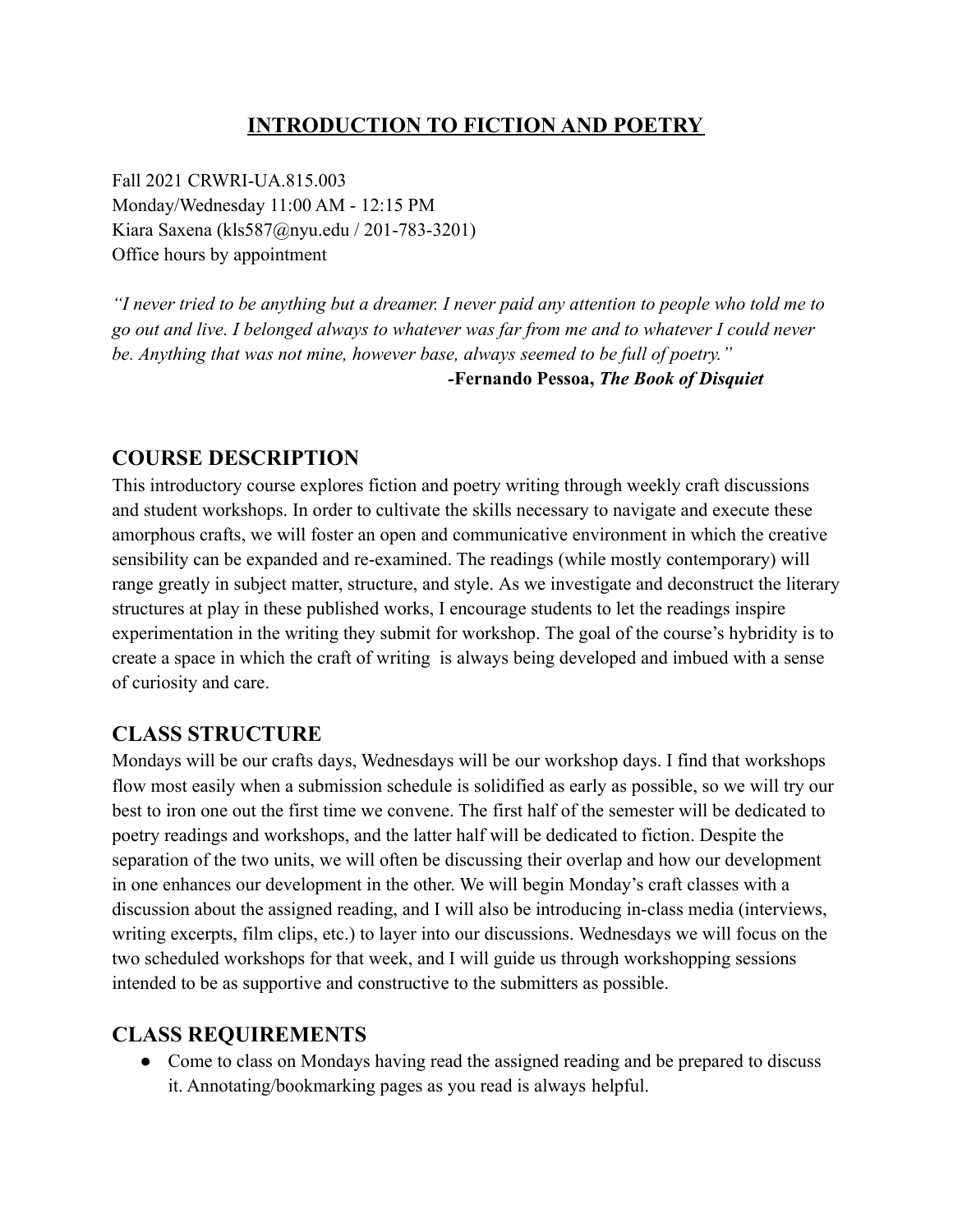- By Monday's class you should also email me a one page writing exercise inspired by the reading. This can take any form (poetry or prose) and is meant to foster experimentation and allow me to see a range of work outside of formal workshop submissions.
- Those submitting for their scheduled workshop should email their submission to the class by the Sunday prior to their workshop, and include a brief introduction to their poems/stories. Poetry submission should be between 2-5 pages (12-pt font, spacing varies) and fiction should be between 5-15 pages (double spaced, 12-pt font).
- Students should email their personal edits on submissions to the writers by wednesday before class and CC me on the email.
- On the last day of class, students will submit a final portfolio of their revised submissions and any revised/expanded reading responses they want to include.

### **GRADING**

20% Attendance 15% Participation 15% Reading Responses 30% Workshop (submissions & editor's letters) 20% Final Portfolio

## **ATTENDANCE**

This class is rooted in discourse and collaboration, and therefore is dependent on students being physically and mentally present. I understand that as college students, you are overwhelmed with commitments and extenuating circumstances arise. The best thing to do when this happens is to communicate with me as early as possible, ESPECIALLY if you are to be absent on a day you are scheduled to workshop. More than two absences will result in a 10% reduction of your final grade. Two or more instances of lateness that exceeds 20 minutes will count as an additional absence. Do not hesitate to communicate with me about anything that is affecting your ability to attend class.

# **LATE WORK**

If you feel you are not going to make a deadline, please let me know as early as possible. Again, this becomes particularly crucial with workshop submissions. When it comes to reading responses and editor's notes, I will always try to be accommodating if you communicate with me.

## **PARTICIPATION**

I understand that participating in class discussions comes more naturally to some than others, which is why I will try and structure discussion and workshops in a way that facilitates participation on the entire class's part. That being said, because this is a discourse-heavy class, it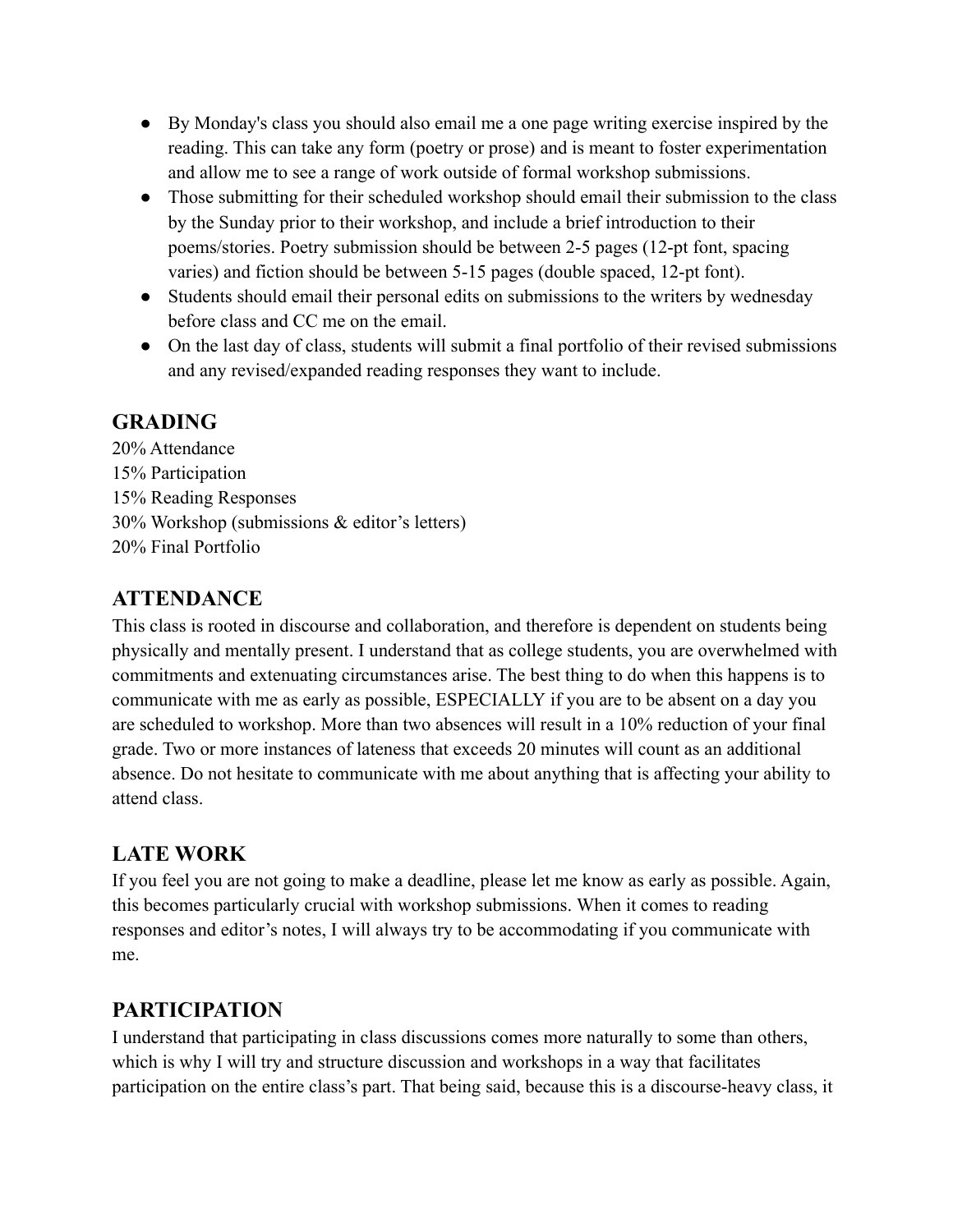is important you make an effort to engage in class discussions so I know you've prepared for class and engaged with the material.

# **OFFICE HOURS**

My weekly schedule outside of class does vary, so I will be conducting office hours on an appointment basis. Whenever you would like to speak, just reach out and we can set up a call/facetime/in-person meeting. I'd also like to check in with students once or twice a semester in order to gauge what they are getting out of the class and what I could improve on as a teacher.

## **NOTES ON WORKSHOPPING**

- Workshopping should be a positive experience for all those involved, especially the student who is workshopping. Submitting one's writing is not easy, and even well-intentioned critiques can be overwhelming when coming from a group of your peers.
- To minimize bombardment and maximize constructive conversation, it is important to always keep your comments focused on how to improve the material that is actually on the page. Try to avoid veering into how *you* would have written another writer's piece/how *you* would have done something differently.
- In the workshop our goal is to figure out how to make the submitted material as strong as possible, while respecting the original intention and integrity of the work. The possibilities for a piece in a workshop are endless, and ideas should be exchanged with respect and the understanding that we are ALL writers feilding a process that can be as frustrating as it is beautiful.
- If you are submitting a piece for workshop that contains content you feel could be triggering to an audience, do give a heads up in your introductory email.

# **PLAGIARISM**

I am required to report ANY instance of plagiarism. According to NYU's Academic Integrity Guide:

*"Plagiarism is the unacknowledged and inappropriate use of the ideas or wording of another writer. Because plagiarism corrupts values to which the university community is fundamentally committed—among them the pursuit of knowledge and intellectual honesty—plagiarism is considered a grave violation of academic integrity and the sanctions against it are correspondingly severe. Plagiarism can be characterized as 'academic theft'"*

Read more:

[https://liberalstudies.nyu.edu/content/nyu-as/liberalstudies/academics/academic-integrity-guide.h](https://liberalstudies.nyu.edu/content/nyu-as/liberalstudies/academics/academic-integrity-guide.html) [tml](https://liberalstudies.nyu.edu/content/nyu-as/liberalstudies/academics/academic-integrity-guide.html)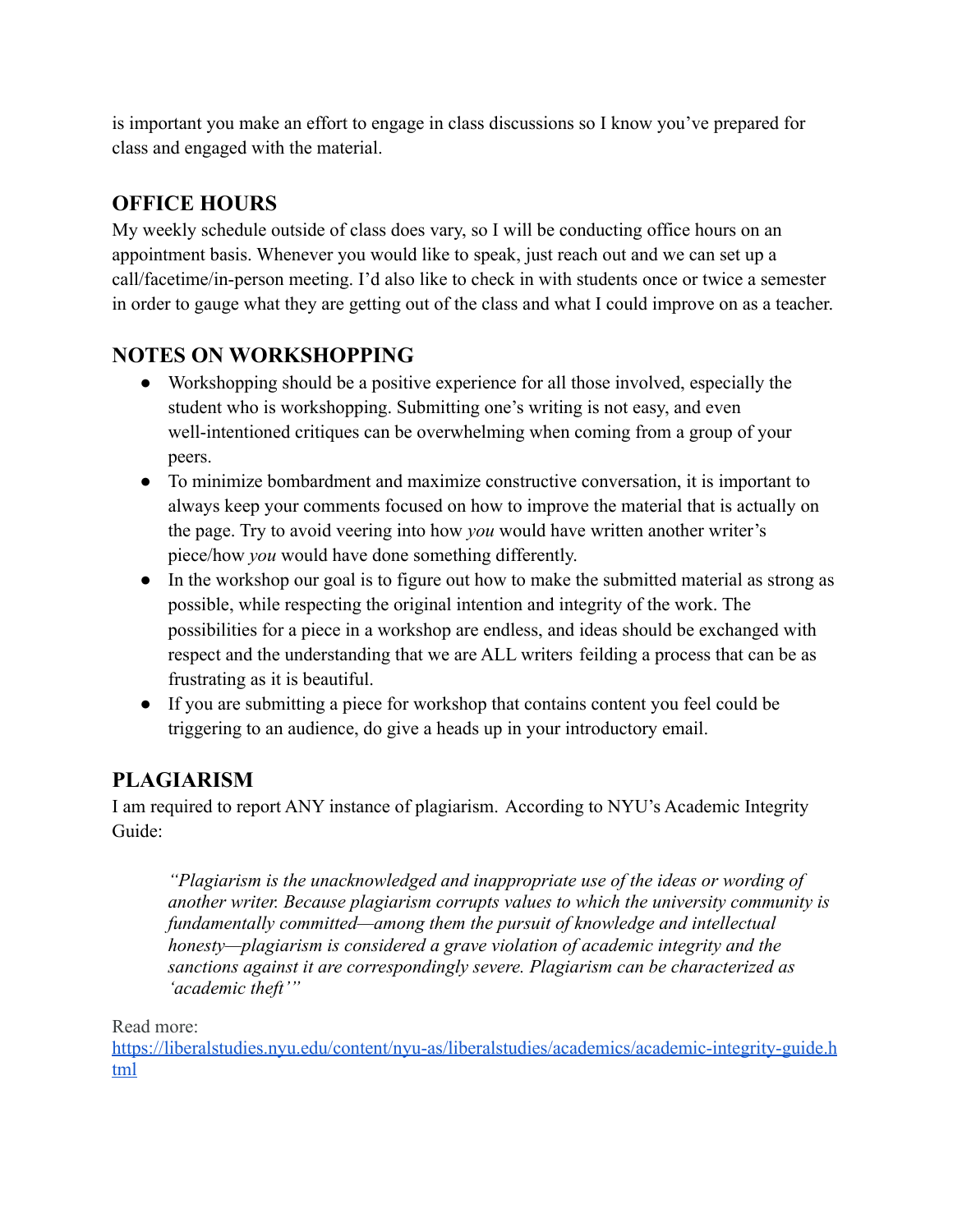## **DISABILITY DISCLOSURE STATEMENT**

Academic accommodations are available to any student with a chronic, psychological, visual, mobility, learning disability, or who is deaf or hard of hearing. Students should please register with the Moses Center for Students with Disabilities at 212-998-4980.

## **STUDENT WELLNESS POLICY**

The mental health and wellbeing of my students is of the utmost importance. Having to field the current state of the world while also investing in your academic careers is no easy feat. Do not hesitate to reach out to me if you are feeling as though you need some additional support, and I can direct you to the NYU Wellness Center where you can find services that may be beneficial to you.

### **SYLLABUS**

**Note:** My goal is to distribute PDF copies of all reading selections other than those marked with an asterisk \* The texts marked with an asterisk should be purchased or borrowed from the library prior to their respective reading assignment due dates.

#### **Week 1:**

**Monday 9/6:** No Class

**Wednesday 9/8:** Introduction, Syllabus Review, Workshop Scheduling.

(Two students who are willing to workshop first and perhaps have prior experience with poetry writing are encouraged to volunteer for the 9/15 workshop!)

#### **Week 2:**

**Monday 9/13:** Investigative discussion regarding what we know poetry to be and the spectrum of what it can be/ some in-class poetry reading **Wednesday 9/15:** Poetry Workshop 1&2

#### **Week 3:**

**Monday 9/20:** Discussion on selection from Caludia Rankine's *Citizen* and Morgan Parker's *There are More Beautiful Things Than Beyonce* **Wednesday 9/22:** Poetry Workshop 3&4

#### **Week 4:**

**Monday 9/27:** Discussion on selection from Ted Hughes' *Birthday Letters* and Sylvia Plath's *Ariel*

**Wednesday 9/29:** Poetry Workshop 5&6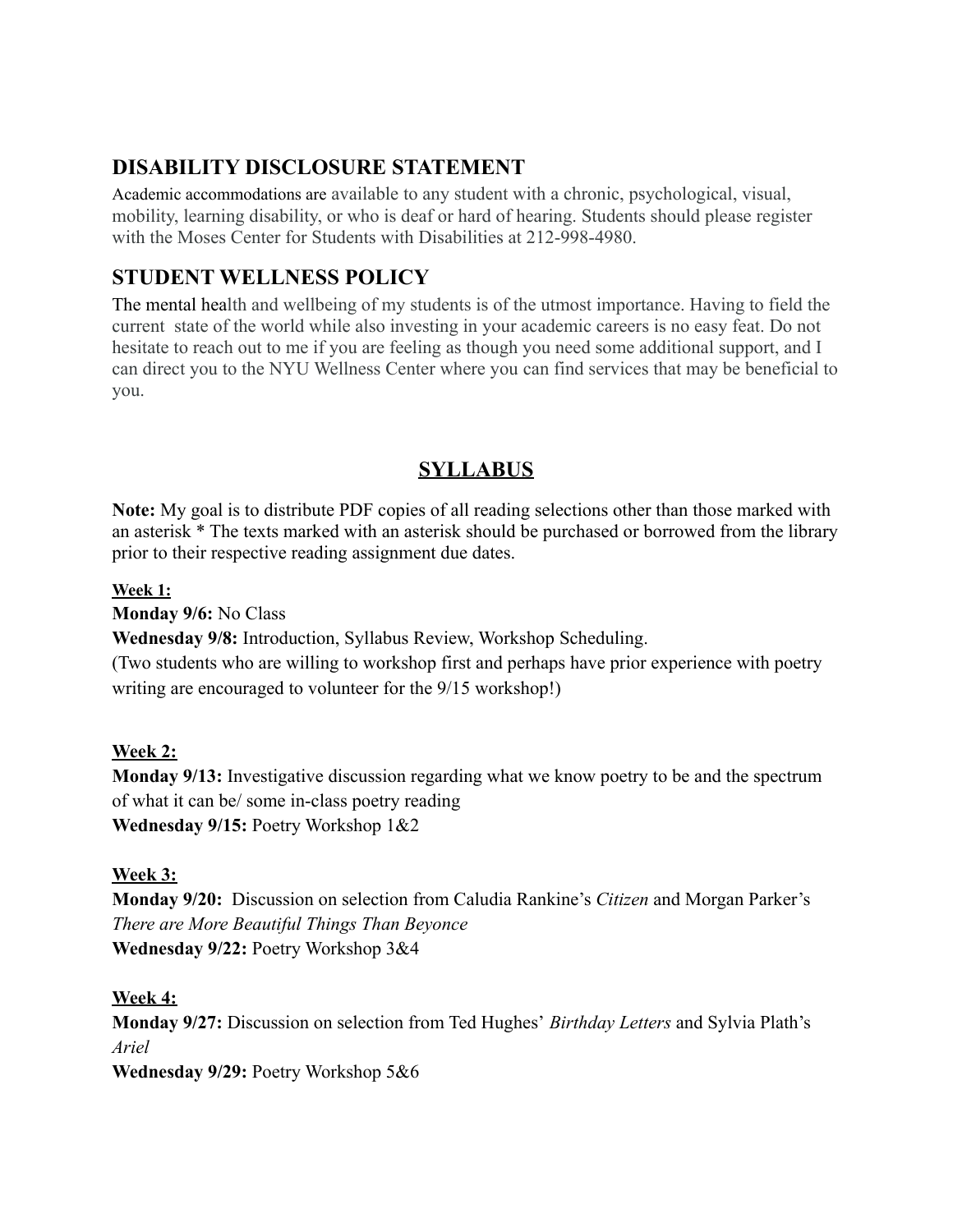#### **Week 5:**

**Monday 10/4:** Discussion on selections from Alejandra Pizarnik's *Extracting the Stone of Madness* and Ross Gay's *Catalog of Unabashed Gratitiude*

**Wednesday 10/6:** Poetry Workshop 7&8

#### **Week 6:**

*Monday's class will be held on tuesday due to "Legislative Day"* **\*\*Tuesday 10/12:** Discussion on Rilke poem selection and Rilke's *Letters to a Young Poet* **Wednesday 10/13:** Poetry Workshop 9&10

#### **Week 7:**

**Monday 10/18:** Discussion on Anne Carson's *Autobiography of Red* **Wednesday 10/20:** Poetry Workshop 11&12

#### **Week 8:**

**Monday 10/25:** Discussion on James Baldwin's *Sonny's Blues* and his speech on the "Artist's Struggle for Integrity" **Wednesday 10/27:** Fiction Workshop 1&2

#### **Week 9:**

**Monday 11/1:** Discussion on David Foster Wallace's "Incarnations of Burned Children", Cynthia Ozick's "The Shawl", James Salter's "Last Night", and Joyce Carol Oates' "Where Are You Going, Where Have you Been?" **Wednesday 11/3:** Fiction Workshop 3&4

#### **Week 10:**

**Monday 11/8:** Discussion on Samantha Schweblin's *Fever Dream \** **Wednesday 11/10:** Fiction Workshop 5&6

#### **Week 11:**

**Monday 11/15:** Discussion on Toni Morrison's *Sula \** **Wednesday 11/17:** Fiction Workshop 7&8

#### **Week 12:**

**Monday 11/22:** Discussion on Tayeb Salih's *Season on Migration to the North \** **Wednesday 11/24:** Fiction Workshop 9&10

#### **Week 13:**

**Monday 11/29:** Discussion on Patrick Modiano's *"*Afterimage" in *Suspended Sentences \**